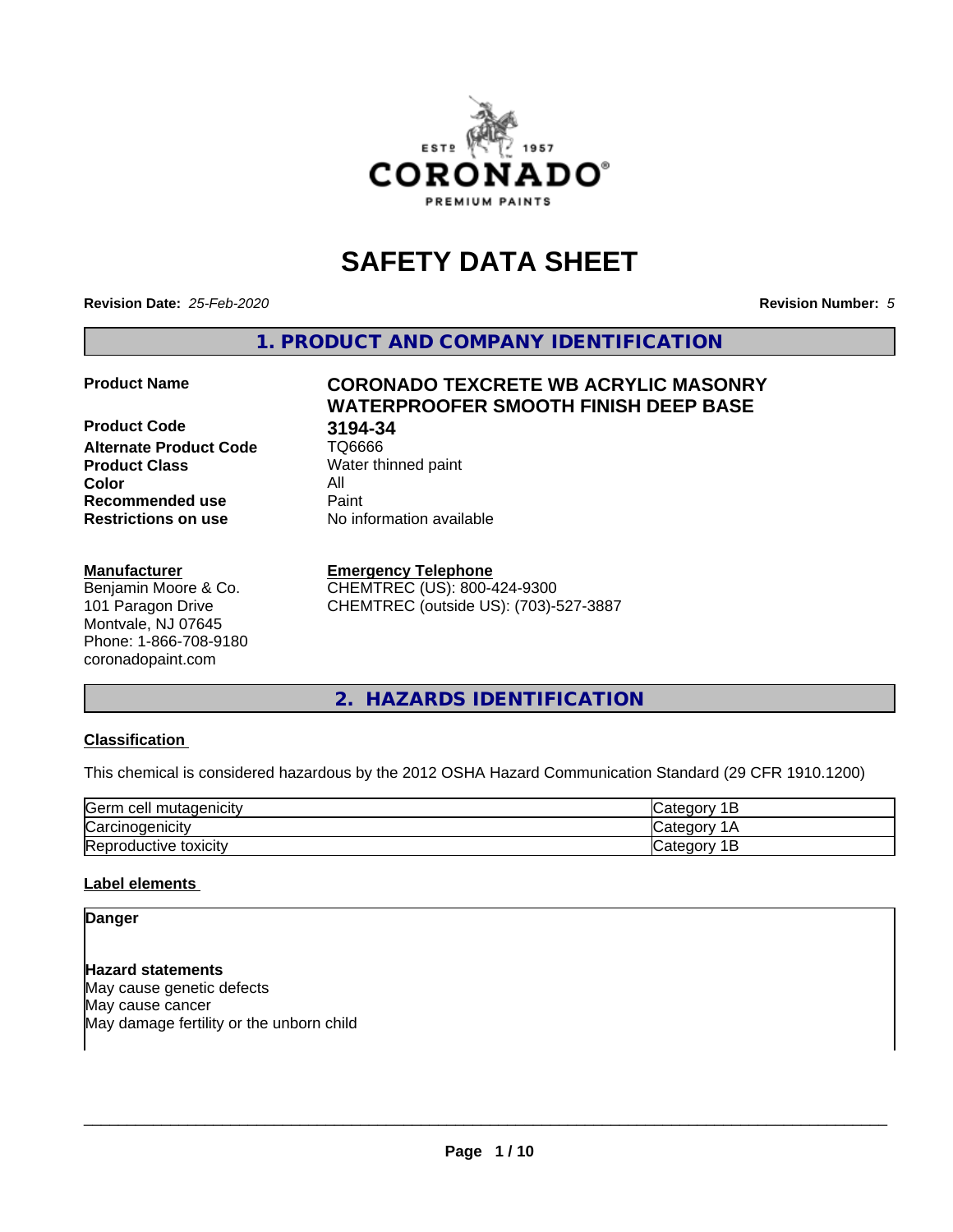#### $\_$  ,  $\_$  ,  $\_$  ,  $\_$  ,  $\_$  ,  $\_$  ,  $\_$  ,  $\_$  ,  $\_$  ,  $\_$  ,  $\_$  ,  $\_$  ,  $\_$  ,  $\_$  ,  $\_$  ,  $\_$  ,  $\_$  ,  $\_$  ,  $\_$  ,  $\_$  ,  $\_$  ,  $\_$  ,  $\_$  ,  $\_$  ,  $\_$  ,  $\_$  ,  $\_$  ,  $\_$  ,  $\_$  ,  $\_$  ,  $\_$  ,  $\_$  ,  $\_$  ,  $\_$  ,  $\_$  ,  $\_$  ,  $\_$  , 3194-34 - **CORONADO TEXCRETE WB ACRYLIC MASONRY WATERPROOFER SMOOTH FINISH DEEP BASE**



**Odor** little or no odor

#### **Precautionary Statements - Prevention**

Obtain special instructions before use Do not handle until all safety precautions have been read and understood Use personal protective equipment as required

#### **Precautionary Statements - Response**

IF exposed or concerned: Get medical advice/attention

### **Precautionary Statements - Storage**

Store locked up

#### **Precautionary Statements - Disposal**

Dispose of contents/container to an approved waste disposal plant

### **Hazards not otherwise classified (HNOC)**

Not applicable

#### **Other information**

No information available

### **3. COMPOSITION INFORMATION ON COMPONENTS**

| <b>Chemical name</b>                                                         | <b>CAS No.</b> | Weight-%    |
|------------------------------------------------------------------------------|----------------|-------------|
| Nepheline syenite                                                            | 37244-96-5     | $20 - 25$   |
| Titanium dioxide                                                             | 13463-67-7     | $5 - 10$    |
| Silica, mica                                                                 | 12001-26-2     | - 5         |
| Propylene glycol                                                             | $57 - 55 - 6$  | $-5$        |
| Propanoic acid, 2-methyl-, monoester with<br>2,2,4-trimethyl-1,3-pentanediol | 25265-77-4     | $1 - 5$     |
| Silica, crystalline                                                          | 14808-60-7     | $0.1 - 0.5$ |
| Carbamic acid, 1H-benzimidazol-2-yl-, methyl                                 | 10605-21-7     | $0.1 - 0.5$ |
| ester                                                                        |                |             |

|                       | 4. FIRST AID MEASURES                                                                              |
|-----------------------|----------------------------------------------------------------------------------------------------|
| <b>General Advice</b> | If symptoms persist, call a physician. Show this safety data sheet to the doctor in<br>attendance. |
| <b>Eye Contact</b>    | Rinse thoroughly with plenty of water for at least 15 minutes and consult a<br>physician.          |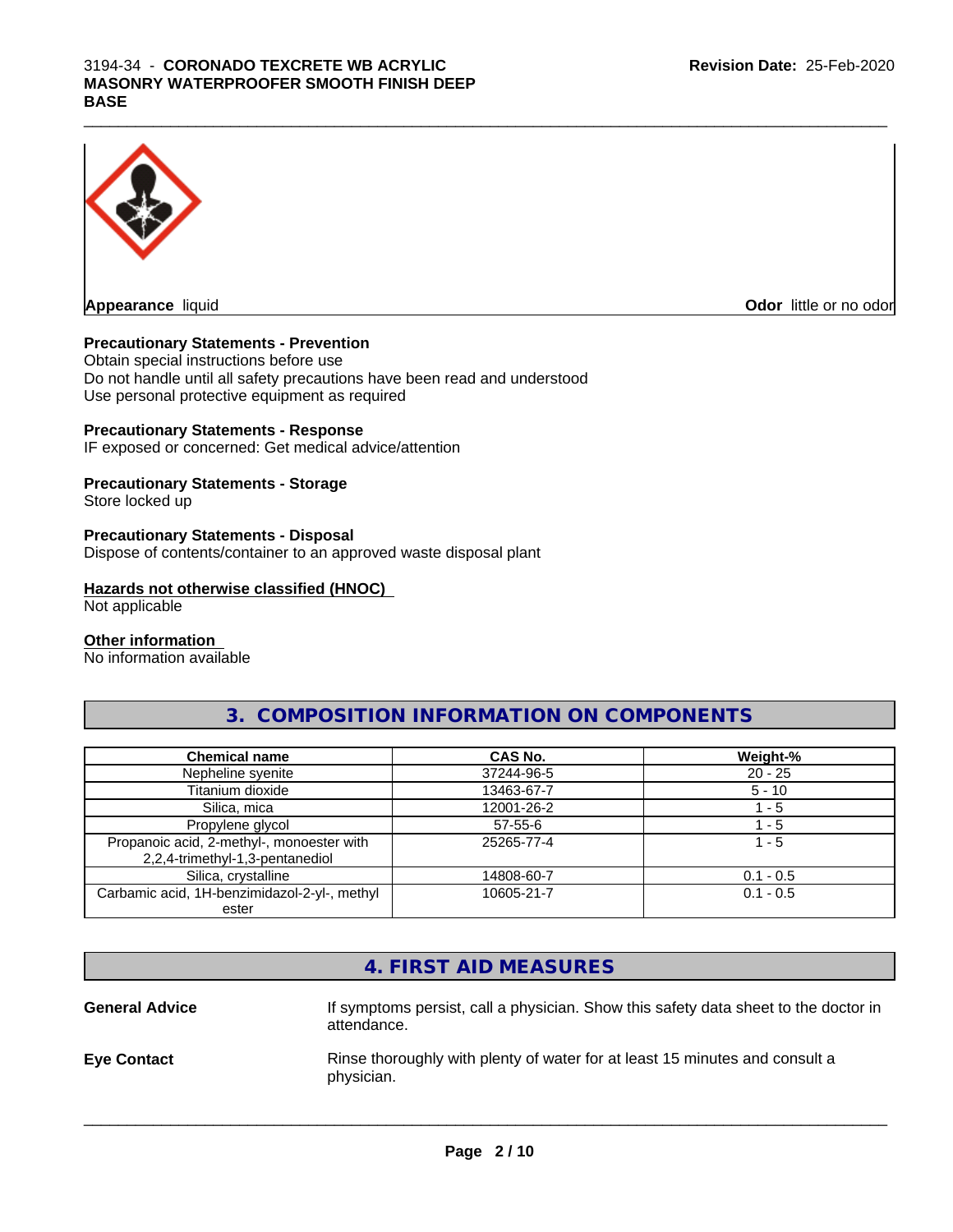| <b>Skin Contact</b>                                                                   |                                                               | Wash off immediately with soap and plenty of water while removing all<br>contaminated clothes and shoes.                                     |                                  |                                                                                                            |  |  |
|---------------------------------------------------------------------------------------|---------------------------------------------------------------|----------------------------------------------------------------------------------------------------------------------------------------------|----------------------------------|------------------------------------------------------------------------------------------------------------|--|--|
| <b>Inhalation</b>                                                                     |                                                               | Move to fresh air. If symptoms persist, call a physician.                                                                                    |                                  |                                                                                                            |  |  |
| Ingestion                                                                             |                                                               | Clean mouth with water and afterwards drink plenty of water. Consult a physician<br>if necessary.                                            |                                  |                                                                                                            |  |  |
| <b>Most Important</b><br><b>Symptoms/Effects</b>                                      |                                                               | None known.                                                                                                                                  |                                  |                                                                                                            |  |  |
|                                                                                       | <b>Notes To Physician</b>                                     | Treat symptomatically.                                                                                                                       |                                  |                                                                                                            |  |  |
|                                                                                       |                                                               |                                                                                                                                              | 5. FIRE-FIGHTING MEASURES        |                                                                                                            |  |  |
| <b>Suitable Extinguishing Media</b>                                                   |                                                               |                                                                                                                                              |                                  | Use extinguishing measures that are appropriate to local<br>circumstances and the surrounding environment. |  |  |
| Protective equipment and precautions for firefighters                                 |                                                               | As in any fire, wear self-contained breathing apparatus<br>pressure-demand, MSHA/NIOSH (approved or equivalent)<br>and full protective gear. |                                  |                                                                                                            |  |  |
| <b>Specific Hazards Arising From The Chemical</b>                                     |                                                               | Closed containers may rupture if exposed to fire or<br>extreme heat.                                                                         |                                  |                                                                                                            |  |  |
|                                                                                       | Sensitivity to mechanical impact                              |                                                                                                                                              | No                               |                                                                                                            |  |  |
|                                                                                       | <b>Sensitivity to static discharge</b>                        |                                                                                                                                              | No                               |                                                                                                            |  |  |
| <b>Flash Point Data</b><br>Flash point (°F)<br>Flash Point (°C)<br><b>Method</b>      |                                                               | Not applicable<br>Not applicable<br>Not applicable                                                                                           |                                  |                                                                                                            |  |  |
|                                                                                       | <b>Flammability Limits In Air</b>                             |                                                                                                                                              |                                  |                                                                                                            |  |  |
|                                                                                       | Lower flammability limit:<br><b>Upper flammability limit:</b> |                                                                                                                                              | Not applicable<br>Not applicable |                                                                                                            |  |  |
| <b>NFPA</b>                                                                           | Health: 2                                                     | Flammability: 0                                                                                                                              | Instability: 0                   | Special: Not Applicable                                                                                    |  |  |
| <b>NFPA Legend</b><br>0 - Not Hazardous<br>1 - Slightly<br>2 - Moderate<br>$3 - High$ |                                                               |                                                                                                                                              |                                  |                                                                                                            |  |  |

 $\_$  ,  $\_$  ,  $\_$  ,  $\_$  ,  $\_$  ,  $\_$  ,  $\_$  ,  $\_$  ,  $\_$  ,  $\_$  ,  $\_$  ,  $\_$  ,  $\_$  ,  $\_$  ,  $\_$  ,  $\_$  ,  $\_$  ,  $\_$  ,  $\_$  ,  $\_$  ,  $\_$  ,  $\_$  ,  $\_$  ,  $\_$  ,  $\_$  ,  $\_$  ,  $\_$  ,  $\_$  ,  $\_$  ,  $\_$  ,  $\_$  ,  $\_$  ,  $\_$  ,  $\_$  ,  $\_$  ,  $\_$  ,  $\_$  ,

4 - Severe

*The ratings assigned are only suggested ratings, the contractor/employer has ultimate responsibilities for NFPA ratings where this system is used.*

*Additional information regarding the NFPA rating system is available from the National Fire Protection Agency (NFPA) at www.nfpa.org.*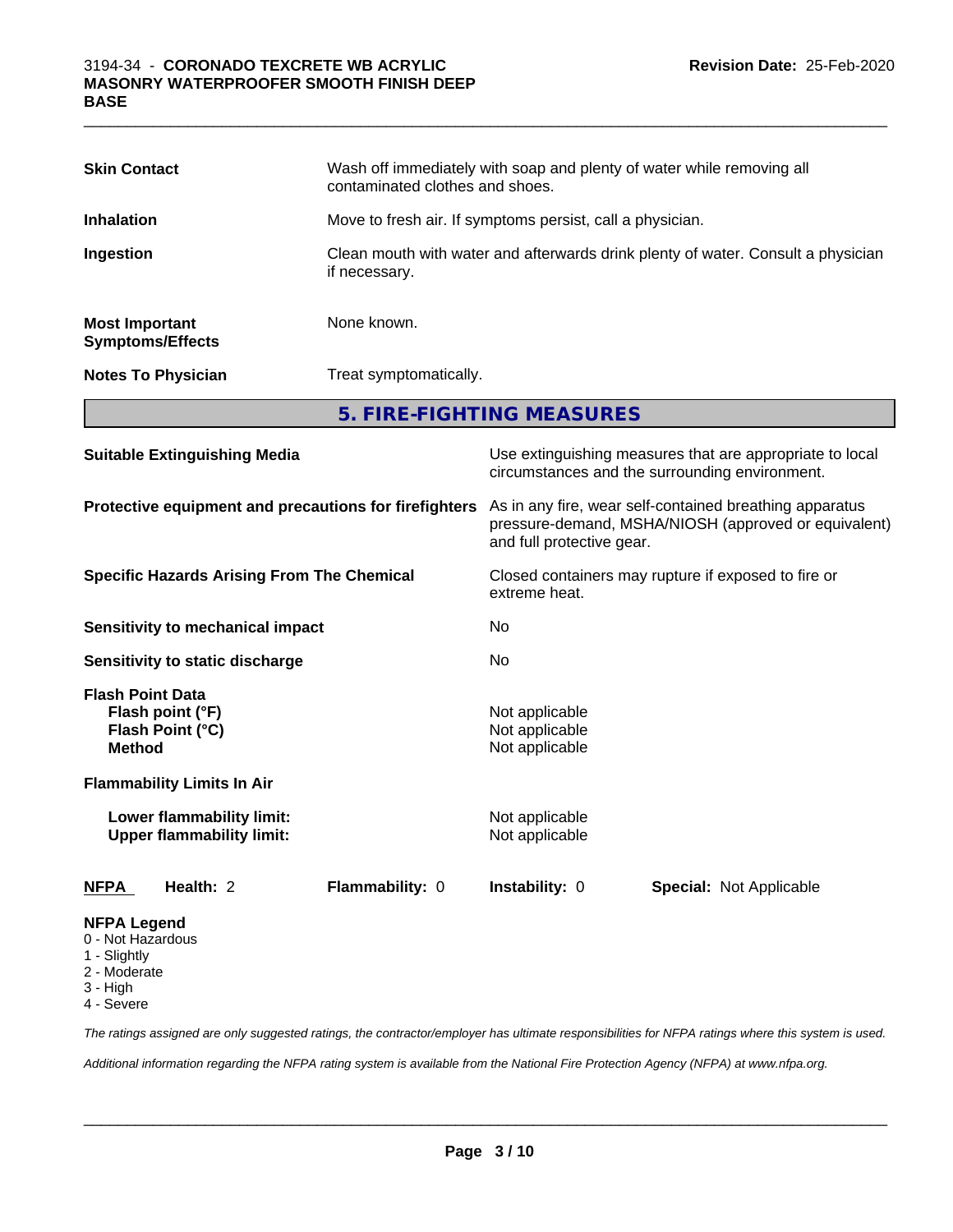|                                  | 6. ACCIDENTAL RELEASE MEASURES                                                                                                                                                   |
|----------------------------------|----------------------------------------------------------------------------------------------------------------------------------------------------------------------------------|
| <b>Personal Precautions</b>      | Avoid contact with skin, eyes and clothing. Ensure adequate ventilation.                                                                                                         |
| <b>Other Information</b>         | Prevent further leakage or spillage if safe to do so.                                                                                                                            |
| <b>Environmental precautions</b> | See Section 12 for additional Ecological Information.                                                                                                                            |
| <b>Methods for Cleaning Up</b>   | Soak up with inert absorbent material. Sweep up and shovel into suitable<br>containers for disposal.                                                                             |
|                                  | 7. HANDLING AND STORAGE                                                                                                                                                          |
| <b>Handling</b>                  | Avoid contact with skin, eyes and clothing. Avoid breathing vapors, spray mists or<br>sanding dust. In case of insufficient ventilation, wear suitable respiratory<br>equipment. |
| <b>Storage</b>                   | Keep container tightly closed. Keep out of the reach of children.                                                                                                                |
| <b>Incompatible Materials</b>    | No information available                                                                                                                                                         |
|                                  |                                                                                                                                                                                  |

## **8. EXPOSURE CONTROLS/PERSONAL PROTECTION**

#### **Exposure Limits**

| <b>Chemical name</b> | <b>ACGIH TLV</b>                                                | <b>OSHA PEL</b>                                                                                  |
|----------------------|-----------------------------------------------------------------|--------------------------------------------------------------------------------------------------|
| Titanium dioxide     | TWA: $10 \text{ mg/m}^3$                                        | 15 mg/m $3$ - TWA                                                                                |
| Silica, mica         | TWA: $3 \text{ mq/m}^3$ respirable particulate                  | 20 mppcf - TWA                                                                                   |
|                      | matter                                                          |                                                                                                  |
| Silica, crystalline  | TWA: $0.025$ mg/m <sup>3</sup> respirable<br>particulate matter | 50 $\mu$ g/m <sup>3</sup> - TWA Respirable crystalline<br>silica 50 $\mu$ g/m <sup>3</sup> - TWA |
|                      |                                                                 |                                                                                                  |

#### **Legend**

ACGIH - American Conference of Governmental Industrial Hygienists Exposure Limits OSHA - Occupational Safety & Health Administration Exposure Limits N/E - Not Established

| <b>Engineering Measures</b>          | Ensure adequate ventilation, especially in confined areas.                                                                                                                                                                                                                                                                                                          |  |  |
|--------------------------------------|---------------------------------------------------------------------------------------------------------------------------------------------------------------------------------------------------------------------------------------------------------------------------------------------------------------------------------------------------------------------|--|--|
| <b>Personal Protective Equipment</b> |                                                                                                                                                                                                                                                                                                                                                                     |  |  |
| <b>Eye/Face Protection</b>           | Safety glasses with side-shields.                                                                                                                                                                                                                                                                                                                                   |  |  |
| <b>Skin Protection</b>               | Protective gloves and impervious clothing.                                                                                                                                                                                                                                                                                                                          |  |  |
| <b>Respiratory Protection</b>        | Use only with adequate ventilation. In operations where exposure limits are<br>exceeded, use a NIOSH approved respirator that has been selected by a<br>technically qualified person for the specific work conditions. When spraying the<br>product or applying in confined areas, wear a NIOSH approved respirator<br>specified for paint spray or organic vapors. |  |  |
| <b>Hygiene Measures</b>              | Avoid contact with skin, eyes and clothing. Remove and wash contaminated<br>clothing before re-use. Wash thoroughly after handling.                                                                                                                                                                                                                                 |  |  |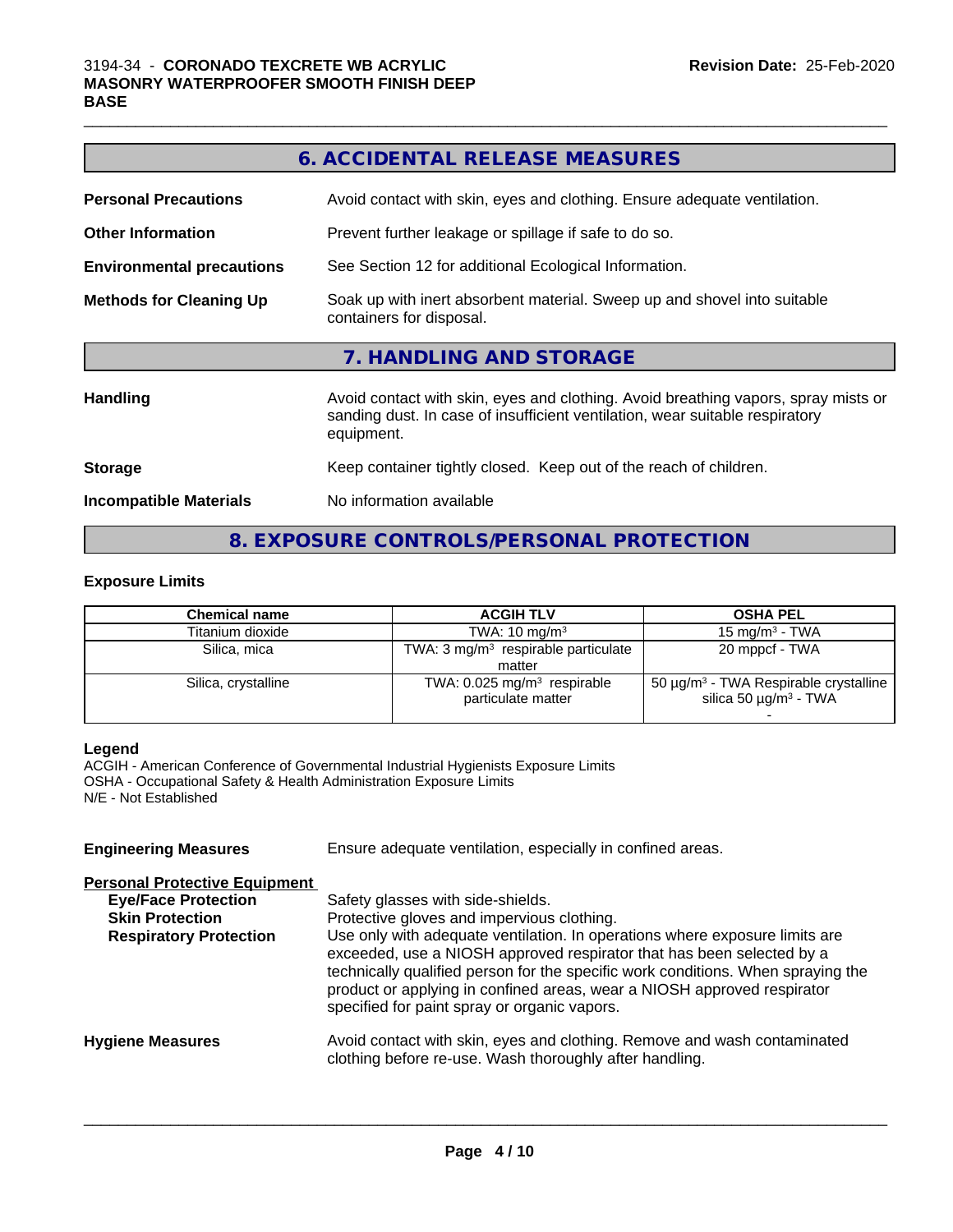## **9. PHYSICAL AND CHEMICAL PROPERTIES**

| Appearance                           | liquid                   |
|--------------------------------------|--------------------------|
| Odor                                 | little or no odor        |
| <b>Odor Threshold</b>                | No information available |
| Density (Ibs/gal)                    | $10.9 - 11.0$            |
| <b>Specific Gravity</b>              | $1.30 - 1.33$            |
| рH                                   | No information available |
| <b>Viscosity (cps)</b>               | No information available |
| Solubility(ies)                      | No information available |
| <b>Water solubility</b>              | No information available |
| <b>Evaporation Rate</b>              | No information available |
| Vapor pressure                       | No information available |
| <b>Vapor density</b>                 | No information available |
| Wt. % Solids                         | $50 - 60$                |
| <b>Vol. % Solids</b>                 | $35 - 45$                |
| Wt. % Volatiles                      | $40 - 50$                |
| <b>Vol. % Volatiles</b>              | $55 - 65$                |
| <b>VOC Regulatory Limit (g/L)</b>    | < 100                    |
| <b>Boiling Point (°F)</b>            | 212                      |
| <b>Boiling Point (°C)</b>            | 100                      |
| Freezing point (°F)                  | 32                       |
| <b>Freezing Point (°C)</b>           | 0                        |
| Flash point (°F)                     | Not applicable           |
| Flash Point (°C)                     | Not applicable           |
| <b>Method</b>                        | Not applicable           |
| <b>Flammability (solid, gas)</b>     | Not applicable           |
| <b>Upper flammability limit:</b>     | Not applicable           |
| Lower flammability limit:            | Not applicable           |
| <b>Autoignition Temperature (°F)</b> | No information available |
| <b>Autoignition Temperature (°C)</b> | No information available |
| Decomposition Temperature (°F)       | No information available |
| Decomposition Temperature (°C)       | No information available |
| <b>Partition coefficient</b>         | No information available |

 $\_$  ,  $\_$  ,  $\_$  ,  $\_$  ,  $\_$  ,  $\_$  ,  $\_$  ,  $\_$  ,  $\_$  ,  $\_$  ,  $\_$  ,  $\_$  ,  $\_$  ,  $\_$  ,  $\_$  ,  $\_$  ,  $\_$  ,  $\_$  ,  $\_$  ,  $\_$  ,  $\_$  ,  $\_$  ,  $\_$  ,  $\_$  ,  $\_$  ,  $\_$  ,  $\_$  ,  $\_$  ,  $\_$  ,  $\_$  ,  $\_$  ,  $\_$  ,  $\_$  ,  $\_$  ,  $\_$  ,  $\_$  ,  $\_$  ,

### **10. STABILITY AND REACTIVITY**

| <b>Reactivity</b>                       | Not Applicable                           |
|-----------------------------------------|------------------------------------------|
| <b>Chemical Stability</b>               | Stable under normal conditions.          |
| <b>Conditions to avoid</b>              | Prevent from freezing.                   |
| <b>Incompatible Materials</b>           | No materials to be especially mentioned. |
| <b>Hazardous Decomposition Products</b> | None under normal use.                   |
| Possibility of hazardous reactions      | None under normal conditions of use.     |

## **11. TOXICOLOGICAL INFORMATION**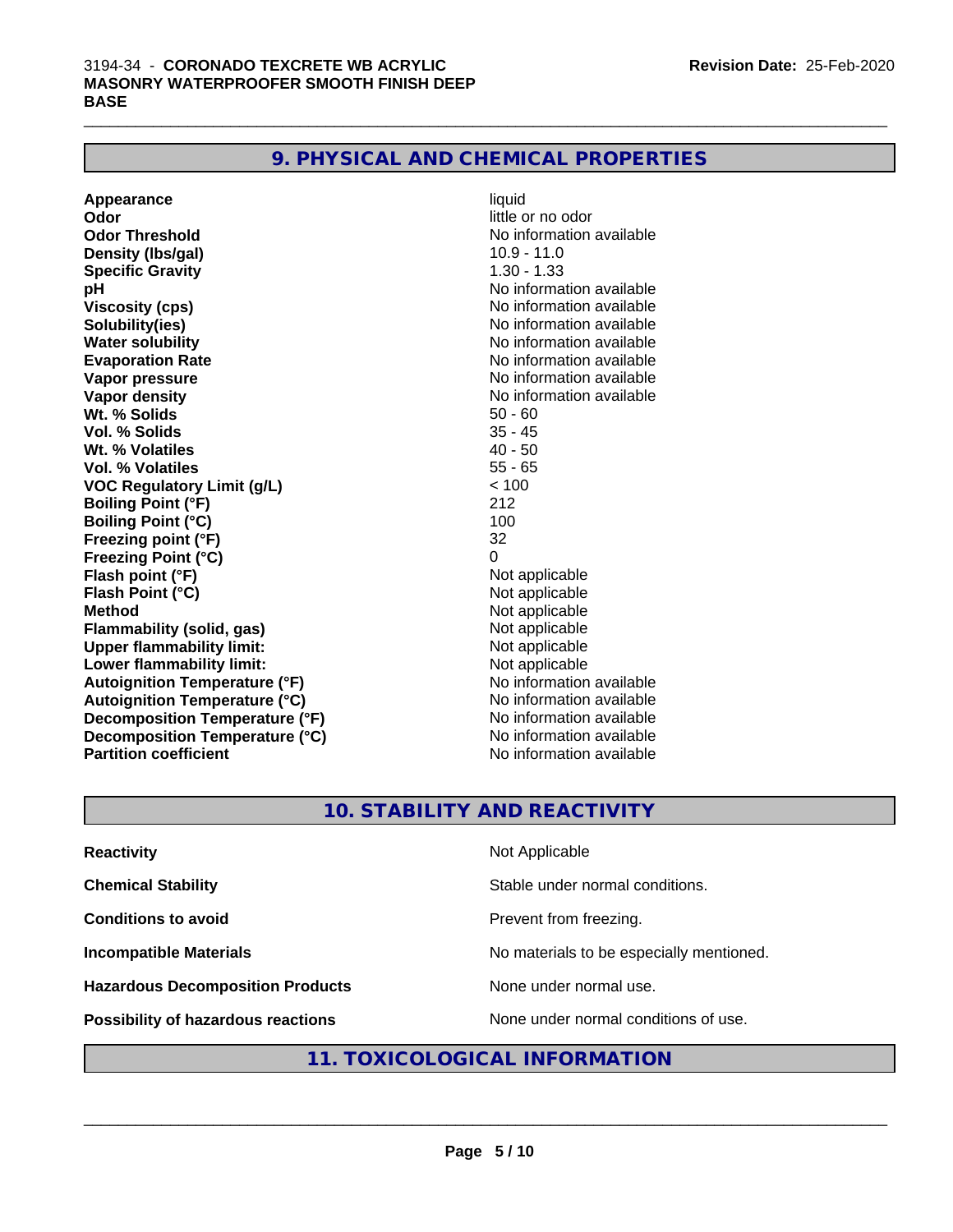| <b>Product Information</b>                                                                                                                                                                                                                                                                                                           |                                                                                                                                                                                                                                                                                                                                                                                                                                                                                                                                                                                                                                   |
|--------------------------------------------------------------------------------------------------------------------------------------------------------------------------------------------------------------------------------------------------------------------------------------------------------------------------------------|-----------------------------------------------------------------------------------------------------------------------------------------------------------------------------------------------------------------------------------------------------------------------------------------------------------------------------------------------------------------------------------------------------------------------------------------------------------------------------------------------------------------------------------------------------------------------------------------------------------------------------------|
| Information on likely routes of exposure                                                                                                                                                                                                                                                                                             |                                                                                                                                                                                                                                                                                                                                                                                                                                                                                                                                                                                                                                   |
| <b>Principal Routes of Exposure</b>                                                                                                                                                                                                                                                                                                  | Eye contact, skin contact and inhalation.                                                                                                                                                                                                                                                                                                                                                                                                                                                                                                                                                                                         |
| <b>Acute Toxicity</b>                                                                                                                                                                                                                                                                                                                |                                                                                                                                                                                                                                                                                                                                                                                                                                                                                                                                                                                                                                   |
| <b>Product Information</b>                                                                                                                                                                                                                                                                                                           | No information available                                                                                                                                                                                                                                                                                                                                                                                                                                                                                                                                                                                                          |
|                                                                                                                                                                                                                                                                                                                                      | Symptoms related to the physical, chemical and toxicological characteristics                                                                                                                                                                                                                                                                                                                                                                                                                                                                                                                                                      |
| <b>Symptoms</b>                                                                                                                                                                                                                                                                                                                      | No information available                                                                                                                                                                                                                                                                                                                                                                                                                                                                                                                                                                                                          |
|                                                                                                                                                                                                                                                                                                                                      | Delayed and immediate effects as well as chronic effects from short and long-term exposure                                                                                                                                                                                                                                                                                                                                                                                                                                                                                                                                        |
| Eye contact<br><b>Skin contact</b><br>Inhalation<br>Ingestion<br>Sensitization<br><b>Neurological Effects</b><br><b>Mutagenic Effects</b><br><b>Reproductive Effects</b><br><b>Developmental Effects</b><br><b>Target organ effects</b><br><b>STOT - single exposure</b><br><b>STOT - repeated exposure</b><br>Other adverse effects | May cause slight irritation.<br>Substance may cause slight skin irritation. Prolonged or repeated contact may dry<br>skin and cause irritation.<br>May cause irritation of respiratory tract.<br>Ingestion may cause gastrointestinal irritation, nausea, vomiting and diarrhea.<br>No information available<br>No information available.<br>Suspected of causing genetic defects.<br>May damage fertility or the unborn child.<br>No information available.<br>No information available.<br>No information available.<br>Causes damage to organs through prolonged or repeated exposure if inhaled.<br>No information available. |

 $\_$  ,  $\_$  ,  $\_$  ,  $\_$  ,  $\_$  ,  $\_$  ,  $\_$  ,  $\_$  ,  $\_$  ,  $\_$  ,  $\_$  ,  $\_$  ,  $\_$  ,  $\_$  ,  $\_$  ,  $\_$  ,  $\_$  ,  $\_$  ,  $\_$  ,  $\_$  ,  $\_$  ,  $\_$  ,  $\_$  ,  $\_$  ,  $\_$  ,  $\_$  ,  $\_$  ,  $\_$  ,  $\_$  ,  $\_$  ,  $\_$  ,  $\_$  ,  $\_$  ,  $\_$  ,  $\_$  ,  $\_$  ,  $\_$  ,

### **Numerical measures of toxicity**

### **The following values are calculated based on chapter 3.1 of the GHS document**

| <b>ATEmix (oral)</b>   | 96125 mg/kg  |
|------------------------|--------------|
| <b>ATEmix (dermal)</b> | 574847 mg/kg |

### **Component Information**

| Chemical name                                                                                 | Oral LD50                                    | Dermal LD50                                                      | Inhalation LC50 |
|-----------------------------------------------------------------------------------------------|----------------------------------------------|------------------------------------------------------------------|-----------------|
| Titanium dioxide<br>13463-67-7                                                                | $> 10000$ mg/kg (Rat)                        |                                                                  |                 |
| Propylene glycol<br>57-55-6                                                                   | $= 20$ g/kg (Rat)                            | $= 20800$ mg/kg (Rabbit)                                         |                 |
| Propanoic acid, 2-methyl-,<br>monoester with<br>2,2,4-trimethyl-1,3-pentanediol<br>25265-77-4 | $=$ 3200 mg/kg (Rat)                         | $> 15200$ mg/kg (Rat)                                            |                 |
| Carbamic acid.<br>1H-benzimidazol-2-yl-, methyl ester<br>10605-21-7                           | $>$ 5050 mg/kg (Rat)<br>$= 6400$ mg/kg (Rat) | 10000 mg/kg (Rabbit) = $2$ g/kg (<br>$Rat$ = 8500 mg/kg (Rabbit) |                 |

### **Chronic Toxicity**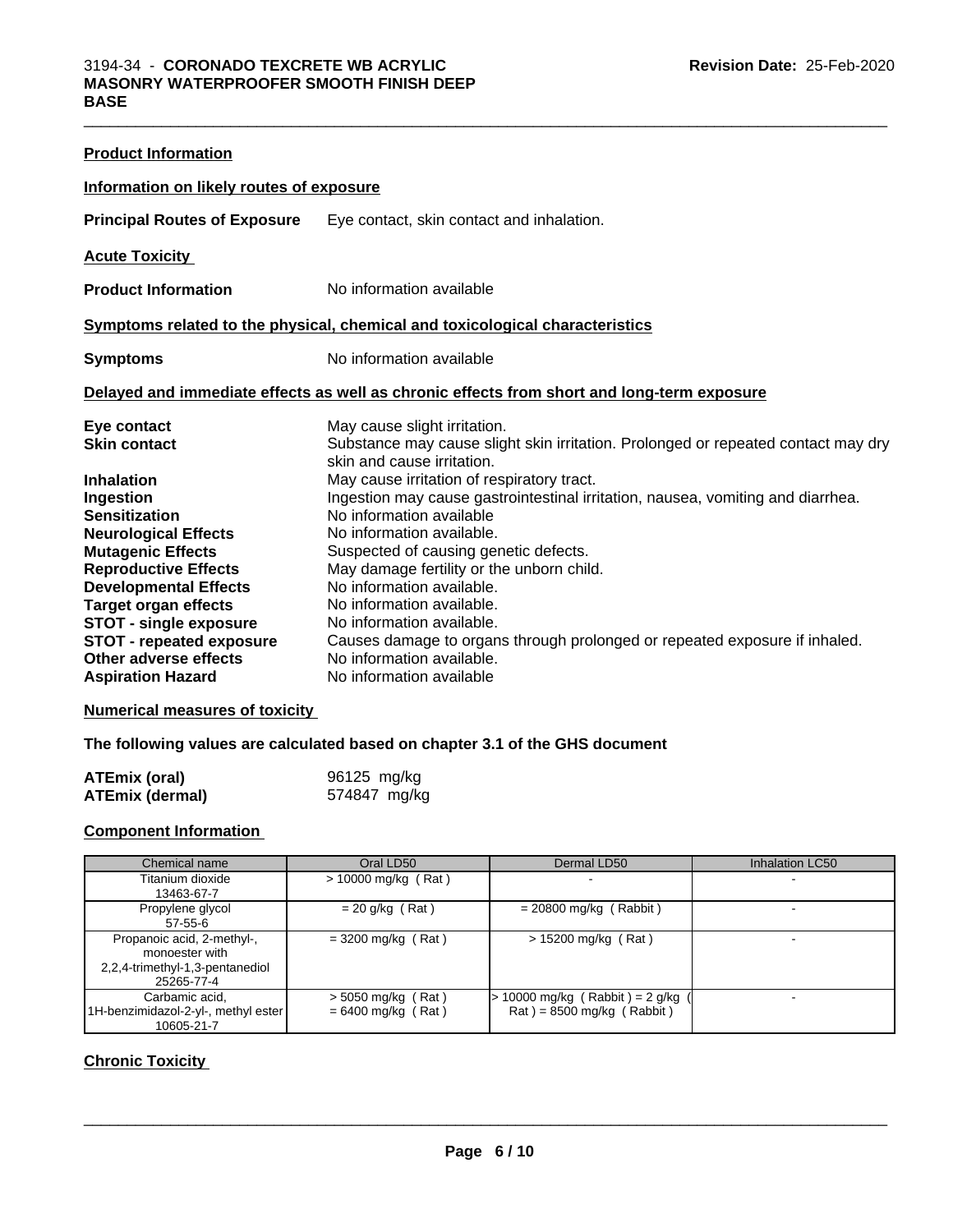#### **Carcinogenicity**

*The information below indicateswhether each agency has listed any ingredient as a carcinogen:.*

| <b>Chemical name</b> | <b>IARC</b>          | <b>NTP</b>  | <b>OSHA</b> |
|----------------------|----------------------|-------------|-------------|
|                      | 2B - Possible Human  |             | Listed      |
| Titanium dioxide     | Carcinoɑen           |             |             |
|                      | . - Human Carcinogen | Known Human | Listed      |
| Silica, crystalline  |                      | Carcinogen  |             |

 $\_$  ,  $\_$  ,  $\_$  ,  $\_$  ,  $\_$  ,  $\_$  ,  $\_$  ,  $\_$  ,  $\_$  ,  $\_$  ,  $\_$  ,  $\_$  ,  $\_$  ,  $\_$  ,  $\_$  ,  $\_$  ,  $\_$  ,  $\_$  ,  $\_$  ,  $\_$  ,  $\_$  ,  $\_$  ,  $\_$  ,  $\_$  ,  $\_$  ,  $\_$  ,  $\_$  ,  $\_$  ,  $\_$  ,  $\_$  ,  $\_$  ,  $\_$  ,  $\_$  ,  $\_$  ,  $\_$  ,  $\_$  ,  $\_$  ,

• Crystalline Silica has been determined to be carcinogenic to humans by IARC (1) when in respirable form. Risk of cancer depends on duration and level of inhalation exposure to spray mist or dust from sanding the dried paint.

• Although IARC has classified titanium dioxide as possibly carcinogenic to humans (2B), their summary concludes: "No significant exposure to titanium dioxide is thought to occur during the use of products in which titanium dioxide is bound to other materials, such as paint."

#### **Legend**

IARC - International Agency for Research on Cancer NTP - National Toxicity Program OSHA - Occupational Safety & Health Administration

**12. ECOLOGICAL INFORMATION**

### **Ecotoxicity Effects**

The environmental impact of this product has not been fully investigated.

#### **Product Information**

#### **Acute Toxicity to Fish**

No information available

#### **Acute Toxicity to Aquatic Invertebrates**

No information available

#### **Acute Toxicity to Aquatic Plants**

No information available

#### **Persistence / Degradability**

No information available.

#### **Bioaccumulation**

There is no data for this product.

#### **Mobility in Environmental Media**

No information available.

#### **Ozone**

No information available

#### **Component Information**

#### **Acute Toxicity to Fish**

Titanium dioxide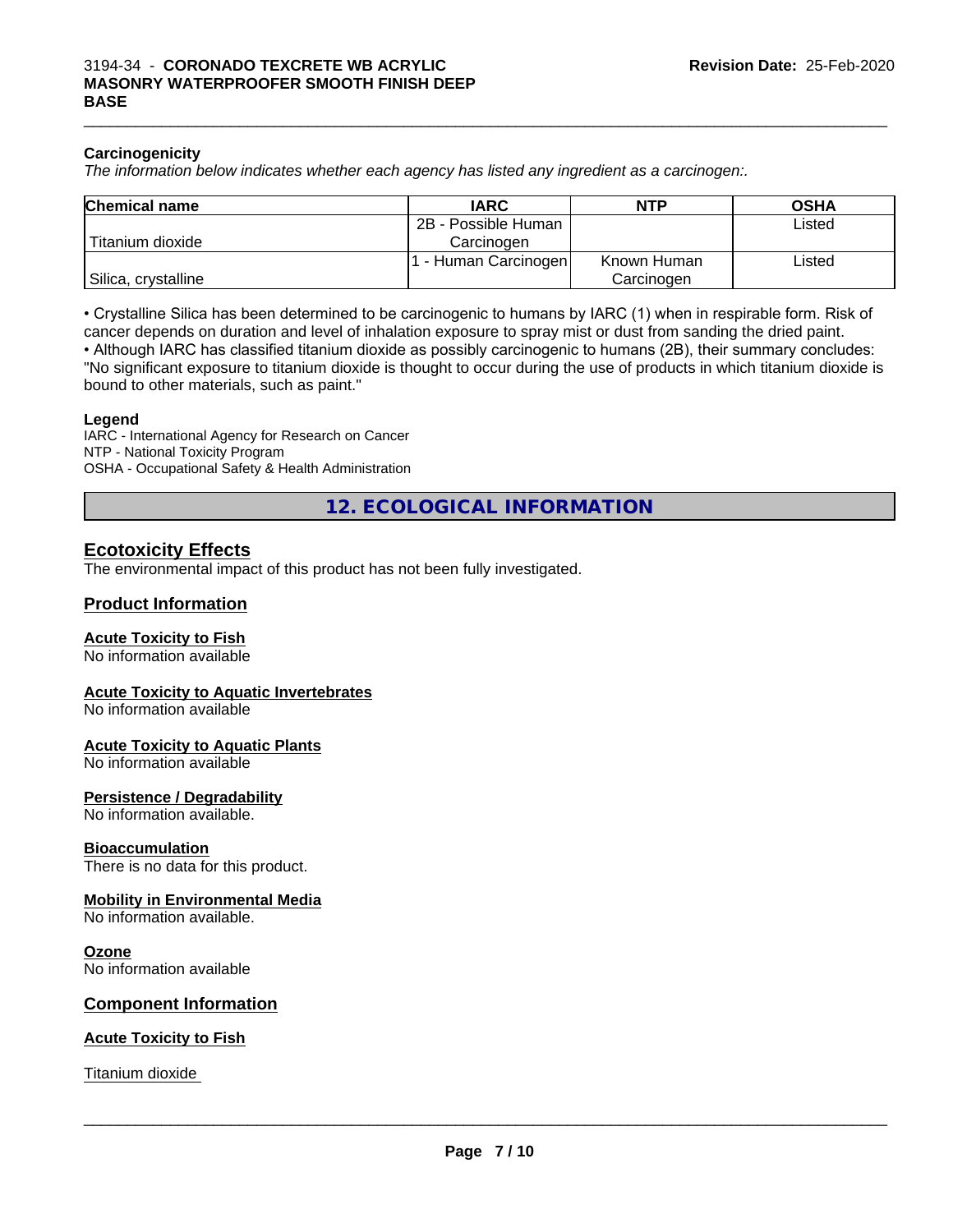#### 3194-34 - **CORONADO TEXCRETE WB ACRYLIC MASONRY WATERPROOFER SMOOTH FINISH DEEP BASE**

LC50: > 1000 mg/L (Fathead Minnow - 96 hr.) Propylene glycol LC50: 710 mg/L (Fathead Minnow - 96 hr.) Carbamic acid, 1H-benzimidazol-2-yl-, methyl ester LC50: 1.5 mg/L (Rainbow Trout - 96 hr.)

### **Acute Toxicity to Aquatic Invertebrates**

Propylene glycol EC50: > 10000 mg/L (Daphnia magna - 24 hr.) Carbamic acid, 1H-benzimidazol-2-yl-, methyl ester LC50: 0.22 mg/L (water flea - 48 hr.)

#### **Acute Toxicity to Aquatic Plants**

No information available

|                                                                                                                                                                     | 13. DISPOSAL CONSIDERATIONS                                                                                                                                                                                               |
|---------------------------------------------------------------------------------------------------------------------------------------------------------------------|---------------------------------------------------------------------------------------------------------------------------------------------------------------------------------------------------------------------------|
| <b>Waste Disposal Method</b>                                                                                                                                        | Dispose of in accordance with federal, state, and local regulations. Local<br>requirements may vary, consult your sanitation department or state-designated<br>environmental protection agency for more disposal options. |
|                                                                                                                                                                     | 14. TRANSPORT INFORMATION                                                                                                                                                                                                 |
| <b>DOT</b>                                                                                                                                                          | Not regulated                                                                                                                                                                                                             |
| <b>ICAO / IATA</b>                                                                                                                                                  | Not regulated                                                                                                                                                                                                             |
| <b>IMDG / IMO</b>                                                                                                                                                   | Not regulated                                                                                                                                                                                                             |
|                                                                                                                                                                     | <b>15. REGULATORY INFORMATION</b>                                                                                                                                                                                         |
| <b>International Inventories</b>                                                                                                                                    |                                                                                                                                                                                                                           |
| <b>TSCA: United States</b><br><b>DSL: Canada</b>                                                                                                                    | Yes - All components are listed or exempt.<br>Yes - All components are listed or exempt.                                                                                                                                  |
| <b>Federal Regulations</b>                                                                                                                                          |                                                                                                                                                                                                                           |
| SARA 311/312 hazardous categorization<br>Acute health hazard<br><b>Chronic Health Hazard</b><br>Fire hazard<br>Sudden release of pressure hazard<br>Reactive Hazard | <b>No</b><br>Yes<br>No<br>No<br>No                                                                                                                                                                                        |
| <b>SARA 313</b>                                                                                                                                                     |                                                                                                                                                                                                                           |
|                                                                                                                                                                     |                                                                                                                                                                                                                           |

 $\_$  ,  $\_$  ,  $\_$  ,  $\_$  ,  $\_$  ,  $\_$  ,  $\_$  ,  $\_$  ,  $\_$  ,  $\_$  ,  $\_$  ,  $\_$  ,  $\_$  ,  $\_$  ,  $\_$  ,  $\_$  ,  $\_$  ,  $\_$  ,  $\_$  ,  $\_$  ,  $\_$  ,  $\_$  ,  $\_$  ,  $\_$  ,  $\_$  ,  $\_$  ,  $\_$  ,  $\_$  ,  $\_$  ,  $\_$  ,  $\_$  ,  $\_$  ,  $\_$  ,  $\_$  ,  $\_$  ,  $\_$  ,  $\_$  ,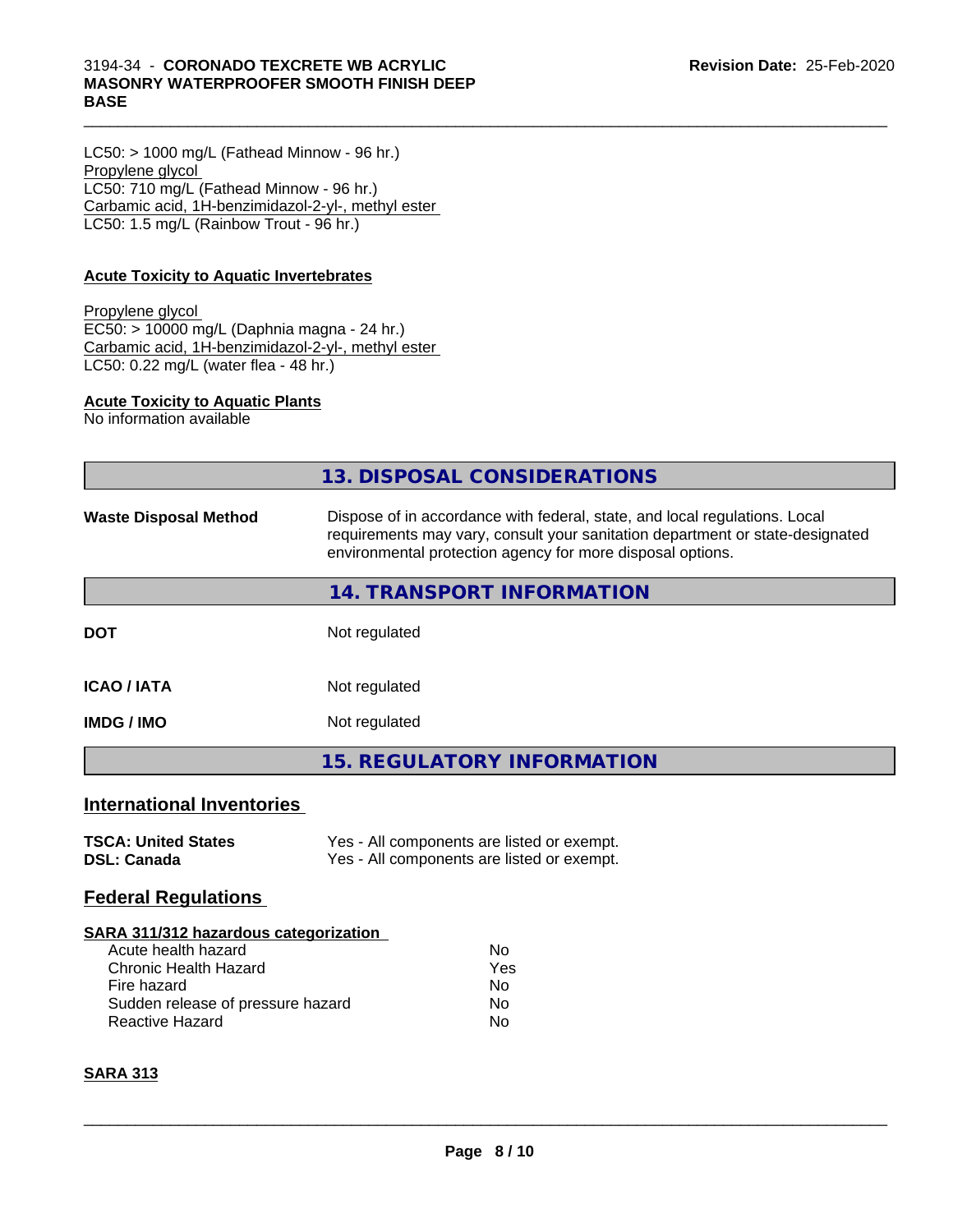#### 3194-34 - **CORONADO TEXCRETE WB ACRYLIC MASONRY WATERPROOFER SMOOTH FINISH DEEP BASE**

Section 313 of Title III of the Superfund Amendments and Reauthorization Act of 1986 (SARA). This product contains a chemical or chemicals which are subject to the reporting requirements of the Act and Title 40 of the Code of Federal Regulations, Part 372:

 $\_$  ,  $\_$  ,  $\_$  ,  $\_$  ,  $\_$  ,  $\_$  ,  $\_$  ,  $\_$  ,  $\_$  ,  $\_$  ,  $\_$  ,  $\_$  ,  $\_$  ,  $\_$  ,  $\_$  ,  $\_$  ,  $\_$  ,  $\_$  ,  $\_$  ,  $\_$  ,  $\_$  ,  $\_$  ,  $\_$  ,  $\_$  ,  $\_$  ,  $\_$  ,  $\_$  ,  $\_$  ,  $\_$  ,  $\_$  ,  $\_$  ,  $\_$  ,  $\_$  ,  $\_$  ,  $\_$  ,  $\_$  ,  $\_$  ,

*None*

### **Clean Air Act,Section 112 Hazardous Air Pollutants (HAPs) (see 40 CFR 61)**

This product contains the following HAPs:

*None*

### **US State Regulations**

#### **California Proposition 65**

**AVIMARNING:** Cancer and Reproductive Harm– www.P65warnings.ca.gov

#### **State Right-to-Know**

| <b>Chemical name</b>                  | <b>Massachusetts</b> | <b>New Jersey</b> | Pennsylvania |
|---------------------------------------|----------------------|-------------------|--------------|
| Titanium dioxide                      |                      |                   |              |
| Silica, mica                          |                      |                   |              |
| Silica, crystalline                   |                      |                   |              |
| Carbamic acid, 1H-benzimidazol-2-yl-, |                      |                   |              |
| methyl ester                          |                      |                   |              |

#### **Legend**

X - Listed

### **16. OTHER INFORMATION**

| HMIS -              | Health: $2^*$ | <b>Flammability: 0</b>                                                     | <b>Reactivity: 0</b> | $PPE: -$                                                                                                                                      |  |
|---------------------|---------------|----------------------------------------------------------------------------|----------------------|-----------------------------------------------------------------------------------------------------------------------------------------------|--|
|                     |               |                                                                            |                      |                                                                                                                                               |  |
| <b>HMIS Legend</b>  |               |                                                                            |                      |                                                                                                                                               |  |
| 0 - Minimal Hazard  |               |                                                                            |                      |                                                                                                                                               |  |
| 1 - Slight Hazard   |               |                                                                            |                      |                                                                                                                                               |  |
| 2 - Moderate Hazard |               |                                                                            |                      |                                                                                                                                               |  |
| 3 - Serious Hazard  |               |                                                                            |                      |                                                                                                                                               |  |
| 4 - Severe Hazard   |               |                                                                            |                      |                                                                                                                                               |  |
| * - Chronic Hazard  |               |                                                                            |                      |                                                                                                                                               |  |
|                     |               | X - Consult your supervisor or S.O.P. for "Special" handling instructions. |                      |                                                                                                                                               |  |
|                     |               |                                                                            |                      | Note: The DDE reting has intentionally heen left hlank. Choose annropriate DDE that will protect employees from the hazards the material will |  |

*Note: The PPE rating has intentionally been left blank. Choose appropriate PPE that will protect employees from the hazards the material will present under the actual normal conditions of use.*

*Caution: HMISÒ ratings are based on a 0-4 rating scale, with 0 representing minimal hazards or risks, and 4 representing significant hazards or risks. Although HMISÒ ratings are not required on MSDSs under 29 CFR 1910.1200, the preparer, has chosen to provide them. HMISÒ ratings are to be used only in conjunction with a fully implemented HMISÒ program by workers who have received appropriate HMISÒ training. HMISÒ is a registered trade and service mark of the NPCA. HMISÒ materials may be purchased exclusively from J. J. Keller (800) 327-6868.*